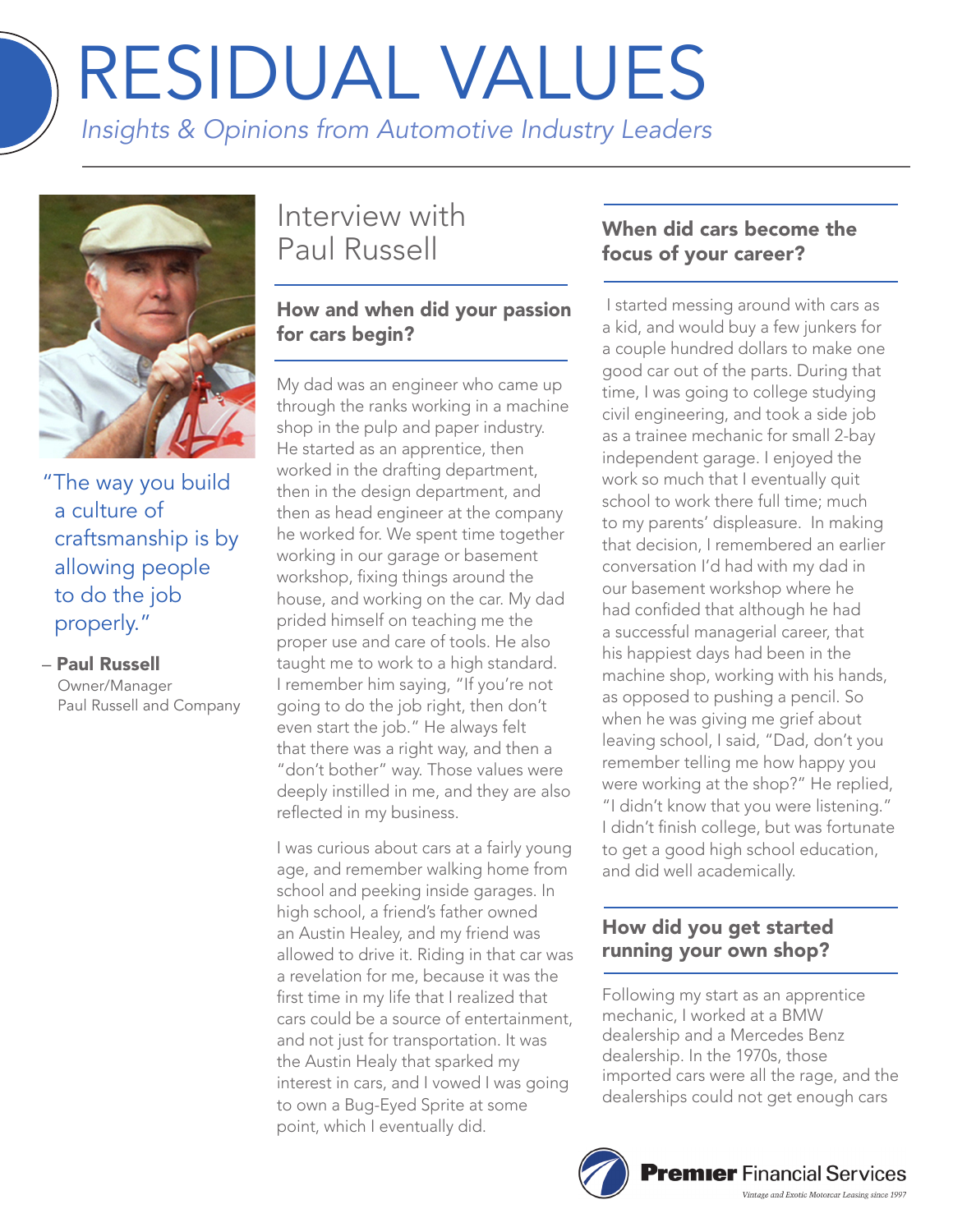to sell. The service shop was seen as a necessary evil, and dealers were not making investments in that area. There were factory schools where they should have been sending young guys to train, but I couldn't get anyone to send me. It was frustrating.

In 1973, I took a job as a mechanic at a Mercedes restoration shop in Marblehead, Massachusetts that focused exclusively on Mercedes from the 1950s. Restoration work is labor intensive and not all that lucrative, so the owner eventually decided to focus exclusively on buying and selling vintage cars. He split the business and put the restoration business up for sale in 1978, and I raised my hand to buy it. It was a good place to get started in business, and there was already a couple of ongoing jobs in the shop when I took over. We stayed together for 5 years, and at that time I did exclusively mechanical work. Many of my customers wanted a full restoration, so initially we would subcontract out different parts of the job. But that process was too disjointed, too expensive, and took too long to complete a restoration. So we moved to a larger location where we could handle all of the restoration components under our own roof, and some of those subcontractors came to work directly for us. That's how Gullwing Service Company began to operate as a fullfledged restoration shop.

# What prompted you to change the company's name from Gullwing Service Company?

We were contacted by Ralph Lauren, the fashion world icon, who had purchased a 300SL Gullwing from the used car department at Mercedes Benz Manhattan. The manager there had recently read an article that had been written about us, entitled "Craftsmanship Lives," in the Mercedes showroom magazine, and he recommended that Ralph contact us to restore the car.

I came to New York City from Boston to look at the car and to better understand Ralph's goals for the restoration, and he was surprised and impressed that I would make that trip just for that purpose. That project began what has become a long relationship with Ralph, and we have restored 16 or 17 cars for him over the years, including the Bugatti 57SC Atlantic, a Mercedes SSK Roadster and an Alfa Romeo 8C 2900B Short Chassis Spider, which was one of only 4 that were built. That relationship with Ralph was an important turning point for us.

At one point, Ralph asked us to take on a project that involved restoring several Bugattis he owned in England, and that's when we started to depart from Mercedes of the 50s. I had developed an interest in pre-war coach-built cars with different technology, such as wooden body frames. These are cars that were built in lots of twos and

threes, as opposed to hundreds or thousands. So I was looking forward to pushing backwards from the 50s into another decade. In fact, Ralph was the one who suggested that I put my own name on the company, right after we had taken his Bugatti Atlantic to Pebble Beach. We thought about it for a while, and made the name change official in 1990.

# Craftsmanship is the cornerstone of your business. What's your definition of that term?

Craftsmanship involves skill, combined with the confidence gained from knowing the technicalities of the process you're undertaking. It also involves a very high level of thoroughness. Craftsmanship starts with competence, but implies a certain level of artistry. The artistic side involves the application of the confidence and thoroughness in a way that is sensitive to the time and history of whatever you are working on. Craftsmanship is instilled as part of the culture of our shop. I frequently hear my staff say, "This is how it's done here." They see their work as something that's unique. There are no shortcuts.

The way you build a culture of craftsmanship is by allowing people to do the job properly. It's a fallacy that there are no good craftsman anymore. The problem is that there aren't very many places that will tolerate good craftsmanship. They don't allow

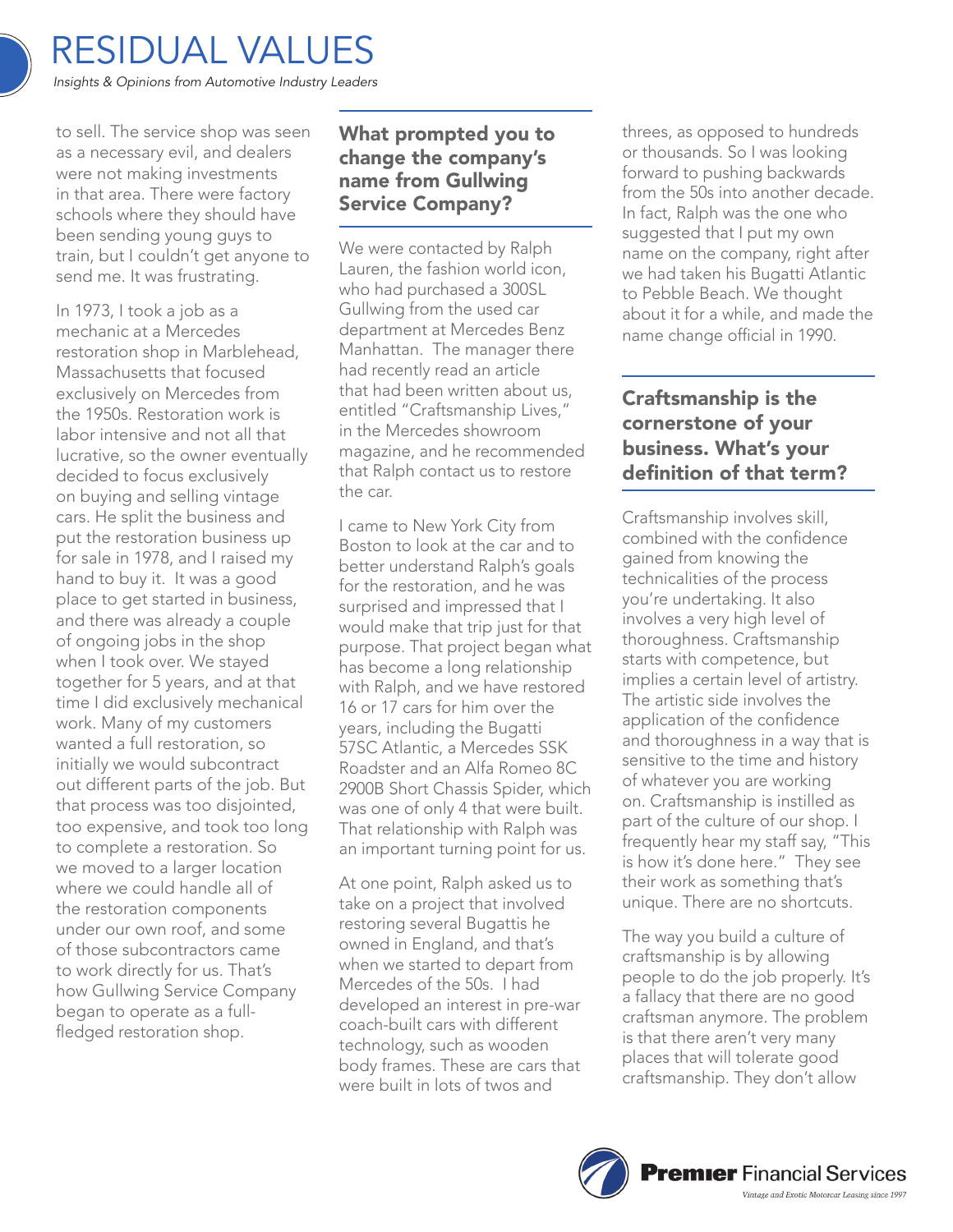

craftsmen to do their jobs properly because the thoroughness necessary for craftsmanship to occur requires having the proper amount of time. We believe that if you have enough time to do a task over, then you have enough time to do the task correctly in the first place. We are extremely grateful to have clients who allow us to work to a very high standard. Obviously, price matters to everyone, regardless of how wealthy an individual is. But in the hierarchy of what's involved in assessing a job, it's always quality and authenticity first, and cost second. In the long run, clients always come out in a better place owning the best of the best.

#### You claim to "restrain the urge to make cars like new." Can you explain that philosophy?

In our business, the word "restoration" has many different meanings to people, but most often it implies "better than new." When we restore a vehicle, first we seek to understand and be sensitive to how and under what circumstances the car was built. Then try to get the car as close as possible to what "new" was really like at the time the car was built, and not better than new. I admit that with our typical restoration of the 80s or 90s, there were some cars that we restored that were better than new, in terms of fit and finish and performance. But we've grown in our understanding and appreciation of what an

authentic restoration means by continuing to learn how cars were really made, and reeling it in, to restore cars to reflect how they were made to begin with.

#### Do you care if your clients actually drive the cars you restore for them?

I always prefer to have people drive cars, rather than having them be part of a stationary collection. We restore all of our clients' cars to a very high degree, and that includes the drive train and brakes. It depends on the project, but typically we test drive client cars at least 250 miles, and sometimes 350 or 400 miles to make sure that the car functions as it was originally designed. In some cases, the restoration involves using reproduction parts when originals are not available anymore. These need to be tested, and you are only going to be confident that everything works properly by test driving the cars. I would love it if all of my customers also drove their cars in the manner and spirit in which they were intended, because their car is ready for that. That's our philosophy, and part of what clients receive when they engage us.

People who are not driving their vintage cars are missing a significant part of the ownership experience. These cars are much more than architecture. The truth is that a VW Jetta handles better than a Ferrari California Spyder. But the Jetta is no match for the visceral experience of driving the Ferrari.

#### Is there a limit to the number of restoration projects that you work on simultaneously?

This is a big factor in craftsmanship, and we typically have between 4 and 6 full-blown restorations at any one time. It's become more of a scheduling challenge nowadays than it was 15 years ago, because Pebble Beach has become such a huge endeavor and everyone wants to be there. We used to enjoy the fact that out of our 4 -6 restorations, 2 or 3 cars would come out every 6 months; now it seems as though clients all have the same deadline. We take deadlines seriously and work hard to keep jobs moving along, and to keep everyone happy. To accomplish that we sometimes have to add staff or work 6 days a week, but that never affects the quality of the job.

The body-off restoration process is extremely complex, involving multiple functions and parts of the car. How do you coordinate all of the physical, financial and client communication tasks?

Each car has its own core team, and team members are sometimes on more than one team, but they all have specific roles to play in each project. Each project has a dedicated crew chief, and typically he's the head

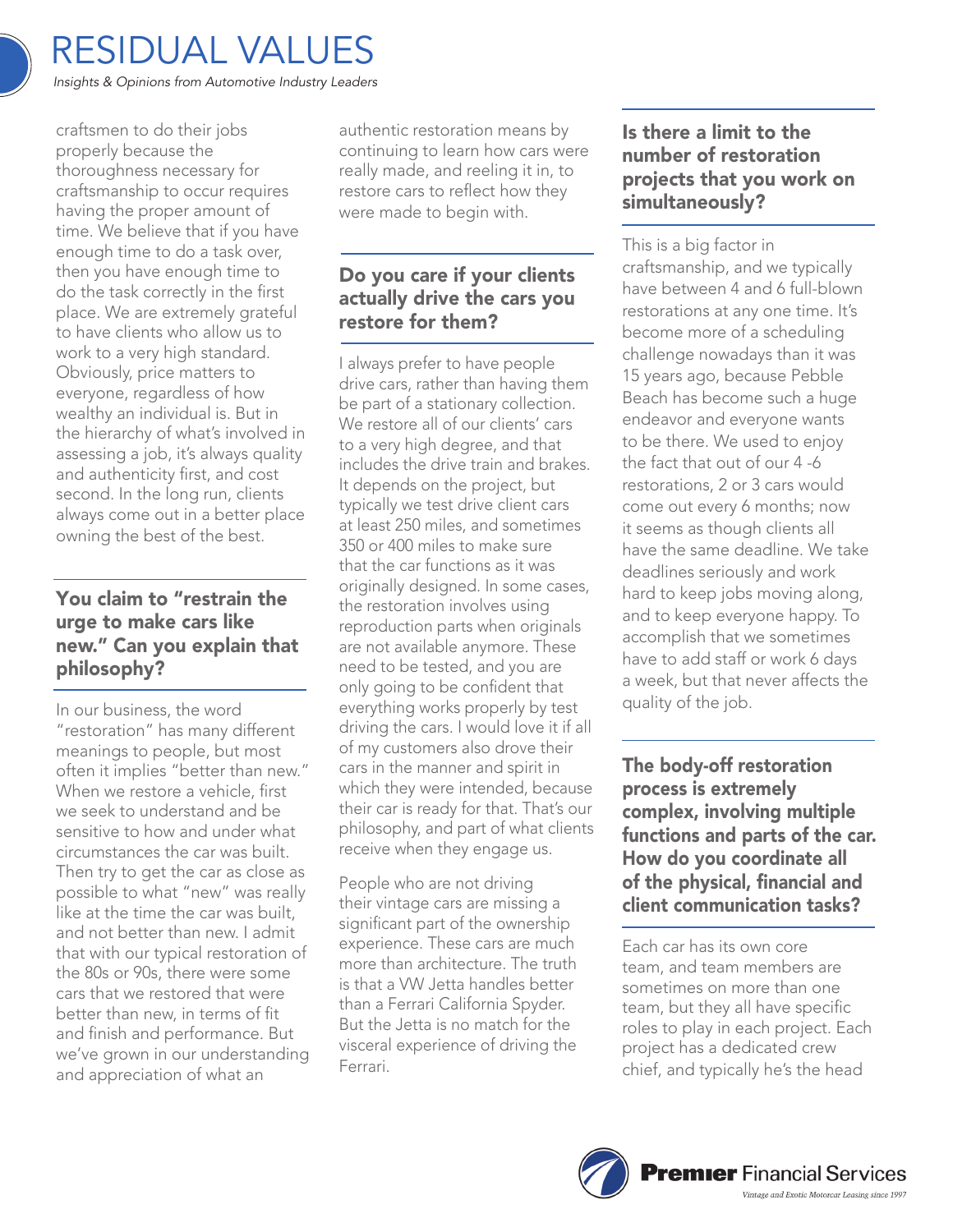

mechanic, and who supervises the job. There's also a chief metalworker, and a body specialist, an upholsterer and parts technician involved in all projects. We also have a production coordinator who helps communicate with clients, and sends them pictures of their car at least once a month. We have regular team meetings to review where we are, and what's necessary to stay on the time line. We have a full-time tool and die maker, and a team of body guys in the metal shop ready at all times, so that there's no slack time between departments.

With vintage cars that may have had various owners, its hardware has often been changed or lost, and it can be difficult or impossible to put it back together with the same hardware that Porsche or Mercedes used back in the day. So getting the car's replacement hardware prepared with all the right plating and finishes, and with proper markings on the bolts, is a complex project that has to be accomplished months before the car comes into the mechanic's area for final assembly. There's a lot of coordination and communication required for every project. The reason it all works is that we have an excellent, dedicated staff.

#### Are there types of assignments that you always turn down?

Sometimes we get calls from people who don't even own a car yet; who say they would like to

find and own a certain type of car. We begin those conversations by asking them what they want to accomplish when they are done. There are many people who enjoy cars, but don't enjoy an 18- or 24-month restoration process. They're not mentally prepared for all of the unknowns that you face in this kind of endeavor. It's like restoring an old antique house. Standing in the front yard looking at it, there is no way to tell everything the old house may need. They have to be willing to have faith and go along with the process. Some other customers would be happier and better off to simply buy a great car and drive off into the sunset right away. We also avoid potential clients who are much more concerned about the price of the restoration than they are about the process or the level of quality.

#### Can you provide some background on McPherson College and your involvement with that school?

I became involved with McPherson College about 15 years ago when I was invited to visit the school to see its automotive restoration program, which I thought was very impressive. The school invited me to join their advisory board, and I've served as its chairman for the last few years. McPherson is a liberal arts school with around 650 students, and 130 of them are in the automotive restoration

bachelor's degree program. The school's mantra is that "we teach liberal arts that you can make a living with." Restoration students go to McPherson to get an education in something they already know they want to do; and are not trying to figure out what to do with their lives. At this point, because the automotive program has become recognized nationally, the school can afford to be selective. Students must have a portfolio of projects that they have already completed, before they get accepted. It's a pleasure for me to be involved with the school.

#### Is research regarding a car's provenance always a part of a restoration assignment, or only when it's important to the owner?

We need to understand the provenance, and it's always part our restoration process. Provenance is extremely important, and ultimately affects the value of the car. There are diverse aspects to provenance: How many cars did they make? Who made the car? How was it built, in terms of the materials, techniques and technologies used? When was it made? What's the chassis number? Who owned it? What changes have been made to the car? We have a full-time resource manager who collates all of the research and material that we collect on a car. He puts together the information in a highly usable format that

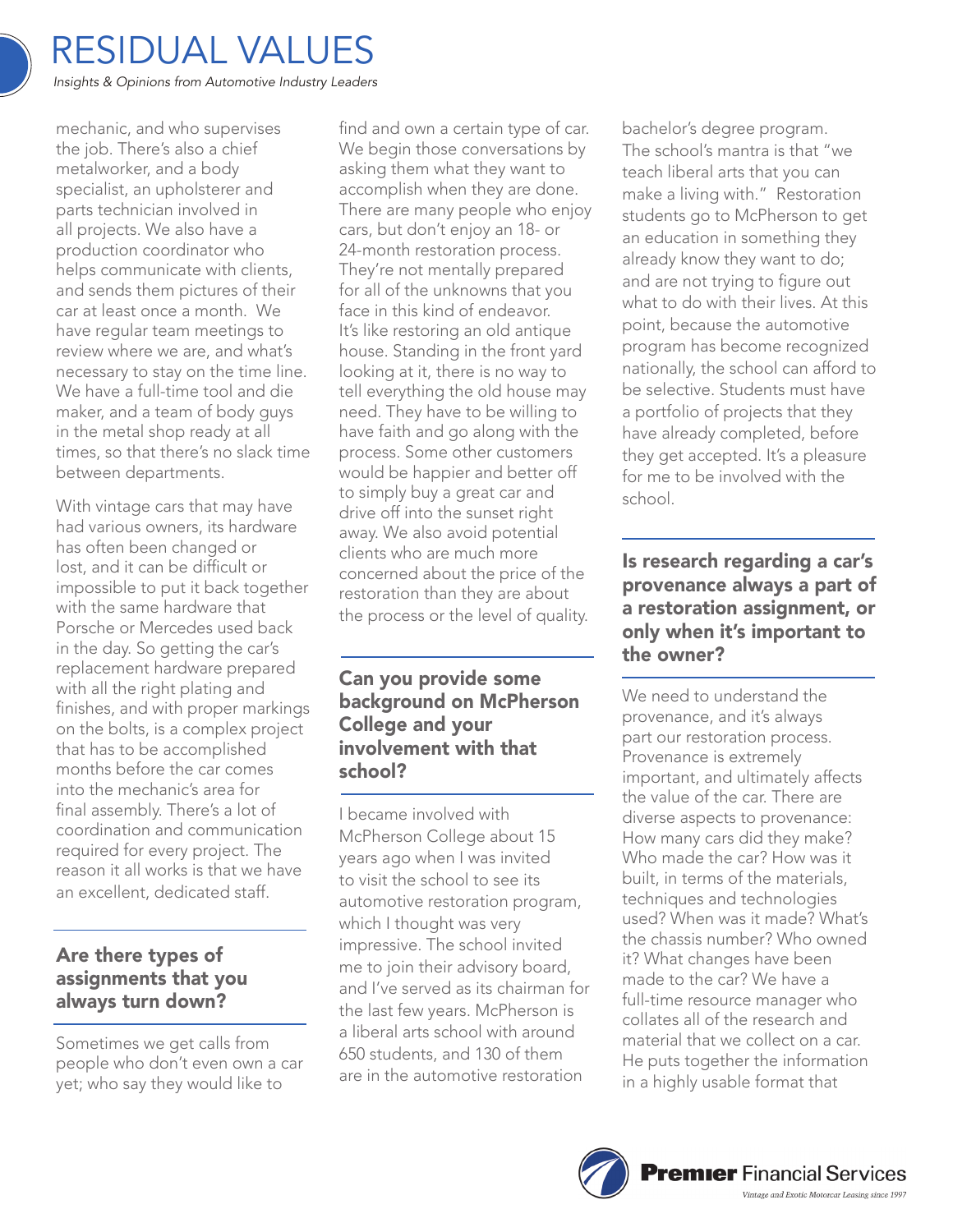

the project team has on the job, so that they don't have to pore over historic documents. It's presented to them by categories in a notebook, that we call the "decision book," which contains some pretty serious minutia regarding every possible aspect of the car. For example, the book will explain what type of stitching should be used on the carpet binding, so that when our upholsterer gets to doing that part of the job, he has all of the information he needs. When a car is completed, all of that information goes into the presentation book for Pebble Beach or other competition. We also put together the car's "restoration story" in a small hardbound book, so that the owner can enjoy all of the details of the restoration process. This photographic essay, depicting the step-by-step process, documents and validates the authenticity of the car.

## Any "words of wisdom" for aspiring vintage car collectors?

Many people ask me, "What car should I buy?" which I find to be a strange question. My answer is that people should buy what they love. People also should know, at the outset, what they want to do with the car. Sometimes we have to read between the lines when a customer tells you what he wants. We have a great customer who told us at the outset that he enjoyed driving cars, and was not a "concours guy." So we recommended a very nice street car, but he kept coming back to fix minor issues with that car.

We eventually realized that he was a perfectionist who wanted a 100 point car to drive. He turned out to be a meticulous planner who, in fact, is a "concours guy." We've had cars for him at Pebble Beach for the past 4 years, and he is already working with us on cars he plans to show there over the next 3 years.

## Do you have any cars in your private collection that you would never sell? What's your daily driver?

My winter car is a Toyota pickup truck, but in the summer I drive an untouched 1973 BMW 2002tii from California with 56,000 miles, which I paid a little too much for. That car is in excellent original condition, because I don't have time to restore my own projects. I also have a 1959 356 Porsche coupe with a sun roof that my wife claims is her car, and a 1953 Ford F100 pickup truck that I bought from the original owner in Arizona. Several years ago, I got it in my head that I just had to experience a 100 year-old car, so now I also have a 1916 Stutz that I hope to have out touring later this season.

Your firm offers its 40-year reputation as a performance guarantee. Have you had customers who are unwilling to engage the firm without some type of written assurance?

No client has ever demanded a written guarantee. We're human and they are old cars. Sometimes things break and sometimes there's a human reason for it. With respect to performance guarantees, one of the smartest things I ever did was when we restored an aluminum Gullwing for a customer in Texas. He came to Massachusetts and drove the car back to Texas, and by the time he got there the car was not running well. I couldn't diagnose the problem over the phone, so I hired a truck to pick the car up in Texas and to bring it back to my shop, where we diagnosed and fixed what had been a faultyinjection pump. Then I sent it back to the owner in Texas, without any charge to him. The word spread pretty quickly in his Gullwing owners club that we stand behind the work that we perform. That's what builds trust and confidence in the marketplace.

#### Being located so close to Boston, is it safe to presume that you are a Red Sox fan?

I am a fan, but I'm not as avid as some of my neighbors. I follow the game pretty closely, and go to a few Red Sox games a year. I enjoy studying the parallels between running a business and managing a sports team, because both involve a group of skilled and highly motivated people. In both cases, you're trying to get them all on the same page and moving in the right direction to embrace and practice the team's philosophy.